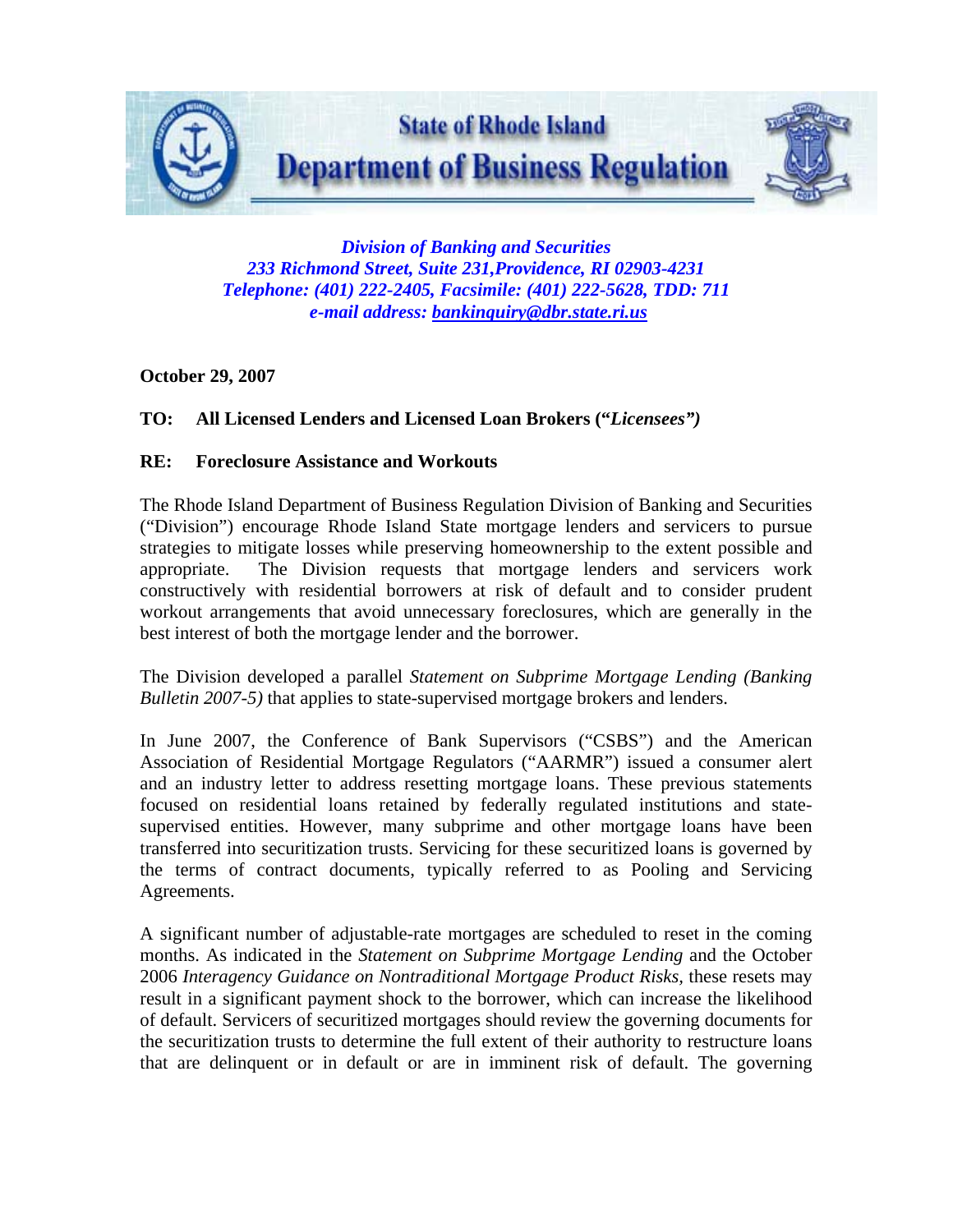All Licensed Lenders and Licensed Loan Brokers ("*Licensees")* October 29, 2007 Page 2

documents may allow servicers to proactively contact borrowers at risk of default, assess whether default is reasonably foreseeable, and, if so, apply loss mitigation strategies designed to achieve sustainable mortgage obligations.

The Securities and Exchange Commission ("SEC") has provided clarification that entering into loan restructurings or modifications when default is reasonably foreseeable does not preclude an institution from continuing to treat serviced mortgages as offbalance sheet exposures. Also, the Division, CSBS and the federal financial agencies understand that the Department of Treasury has indicated that servicers of loans in qualifying securitization vehicles may modify the terms of the loans before an actual delinquency or default when default is reasonably foreseeable, consistent with Real Estate Mortgage Investment Conduit tax rules. Servicers are encouraged to use the authority that they have under the governing securitization documents to take appropriate steps when an increased risk of default is identified, including:

- proactively identifying borrowers at heightened risk of delinquency or default, such as those with impending interest rate resets;
- contacting borrowers to assess their ability to repay;
- assessing whether there is a reasonable basis to conclude that default is "reasonably foreseeable"; and
- exploring, where appropriate, a loss mitigation strategy that avoids foreclosure or other actions that result in a loss of homeownership.

Loss mitigation techniques that preserve homeownership are generally less costly than foreclosure, particularly when applied before default. Prudent loss mitigation strategies may include loan modifications; deferral of payments; extension of loan maturities; conversion of adjustable-rate mortgages into fixed-rate or fully indexed, fully amortizing adjustable-rate mortgages; capitalization of delinquent amounts; or any combination of these. As one example, servicers have been converting hybrid adjustable-rate mortgages into fixed-rate loans. Where appropriate, servicers are encouraged to apply loss mitigation techniques that result in mortgage obligations that the borrower can meet in a sustained manner over the long term. In evaluating loss mitigation techniques, servicers should consider the borrower's ability to repay the modified obligation to final maturity according to its terms, taking into account the borrower's total monthly housing-related payments (including principal, interest, taxes, and insurance, commonly referred to as "PITI") as a percentage of the borrower's gross monthly income (referred to as the debtto-income or "DTI" ratio). Attention should also be given to the borrower's other obligations and resources, as well as additional factors that could affect the borrower's capacity and propensity to repay. Servicers have indicated that a borrower with a high DTI ratio is more likely to encounter difficulties in meeting mortgage obligations. Some loan modifications or other strategies, such as a reduction or forgiveness of principal, may result in additional tax liabilities for the borrower that should be included in any assessment of the borrower's ability to meet future obligations. When appropriate, servicers are encouraged to refer borrowers to qualified non-profit and other homeownership counseling services and/or to government programs, such as those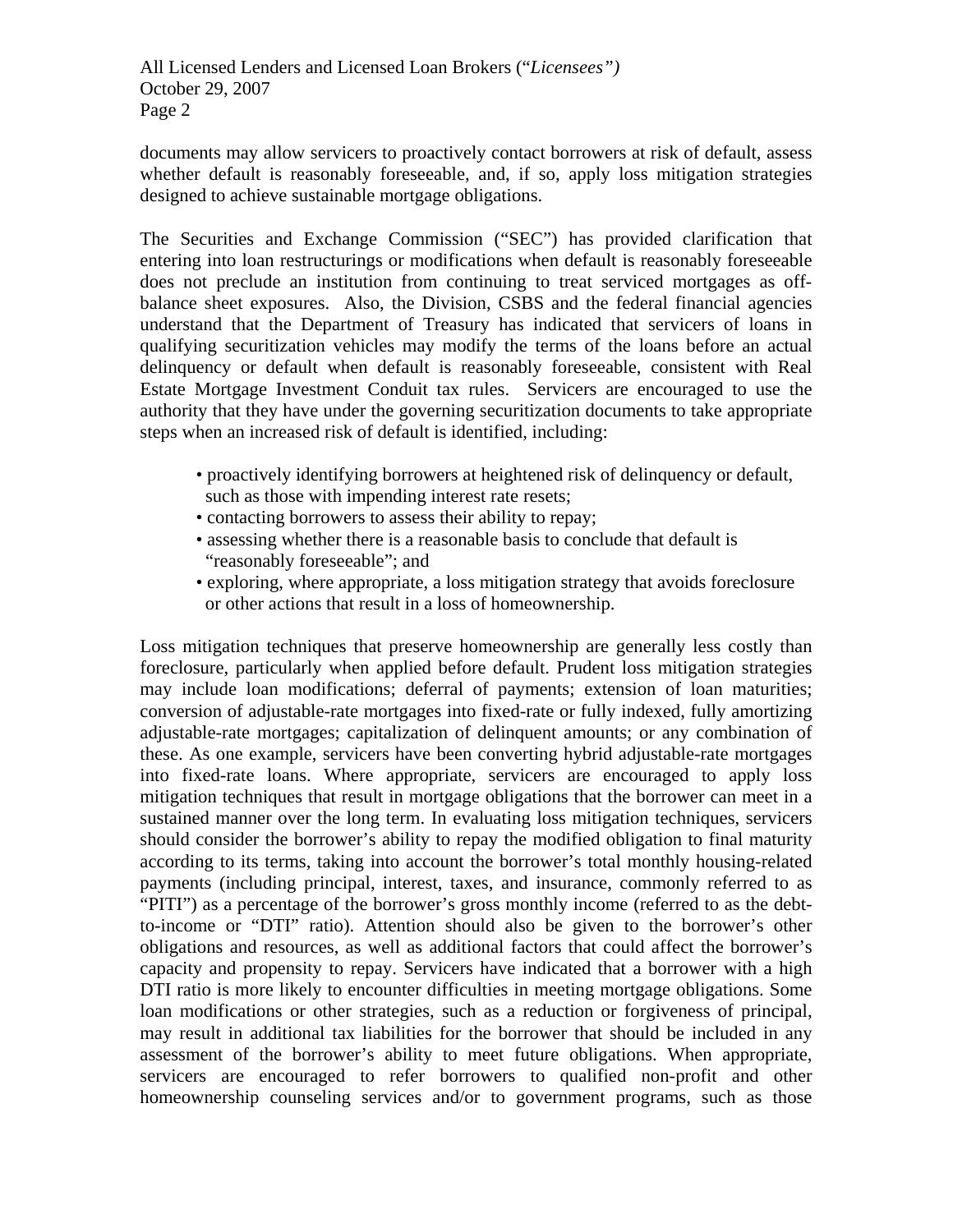All Licensed Lenders and Licensed Loan Brokers ("*Licensees")* October 29, 2007 Page 3

administered by the Federal Housing Administration, which may be able to work with all parties to avoid unnecessary foreclosures. When considering and implementing loss mitigation strategies, servicers are expected to treat consumers fairly and to adhere to all applicable legal requirements.

I have attached a listing of Counseling Agencies located in this state that may be useful for referrals by your company.

Very truly yours,

Dennis F. Ziroli, CFE Associate Director & Superintendent of Banking and Securities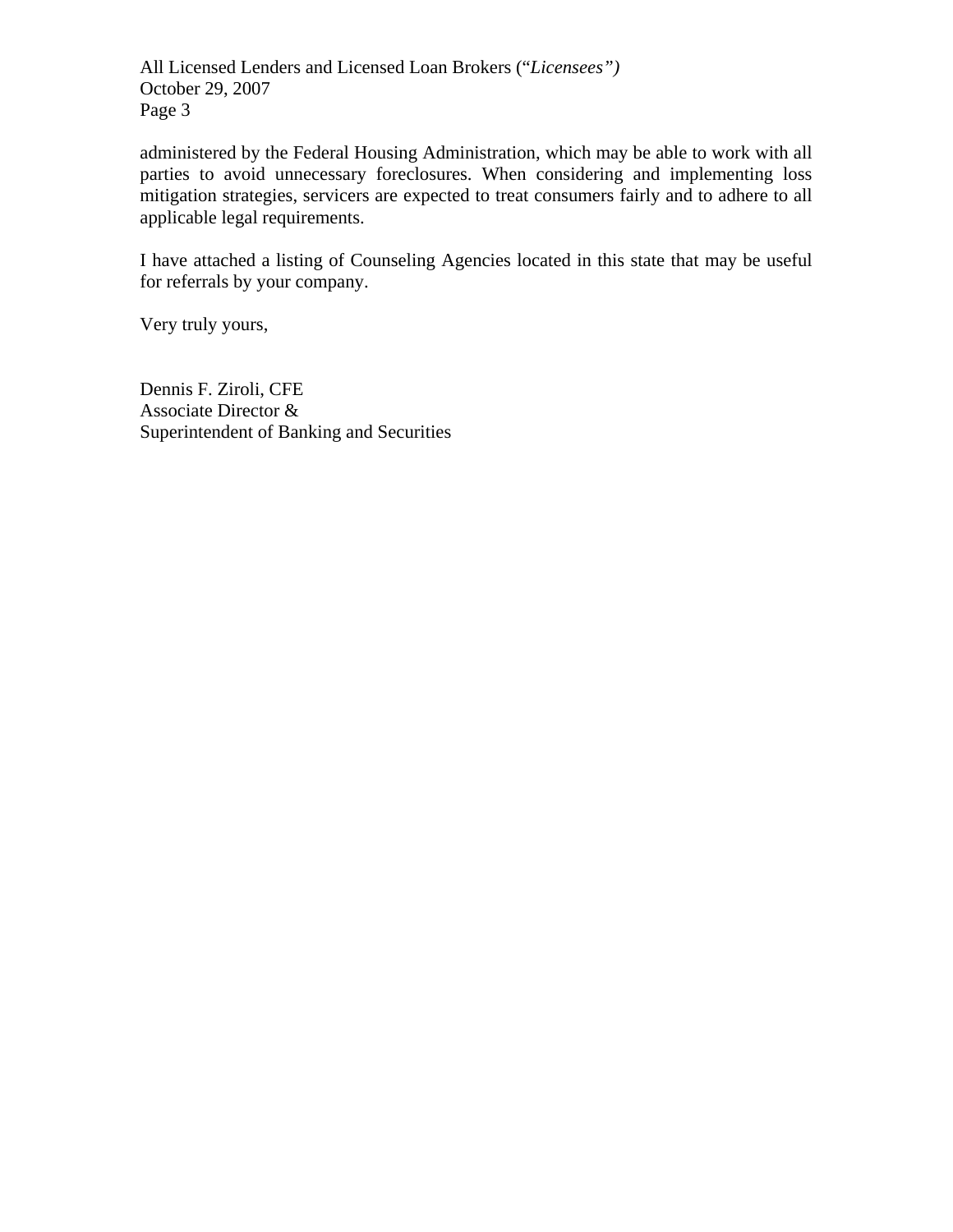| <b>AGENCY NAME</b>                                             | <b>PHONE</b><br><b>FAX</b><br><b>EMAIL ADDRESS</b>                                    | <b>ADDRESS</b>                             | <b>COUNSELING SERVICES</b>                                                                                                                                                                                                                                                     |
|----------------------------------------------------------------|---------------------------------------------------------------------------------------|--------------------------------------------|--------------------------------------------------------------------------------------------------------------------------------------------------------------------------------------------------------------------------------------------------------------------------------|
| <b>East Bay Community</b>                                      | $(401)$ 253-2080 phone                                                                | 150 Franklin Street                        | -Pre-purchase Counseling                                                                                                                                                                                                                                                       |
| Development Corp.                                              | (401) 253-6997 fax                                                                    | Bristol, RI 02809                          |                                                                                                                                                                                                                                                                                |
| <b>Coventry Housing</b><br>Associates Corp.                    | $(401)$ 828-4367 phone<br>(401) 823-5211 fax<br>www.coventryhousing.org               | 14 Manchester Circle<br>Coventry, RI 02816 | -Pre-purchase Counseling                                                                                                                                                                                                                                                       |
| <b>Community Housing</b>                                       | $(401)$ 782-4646 phone                                                                | Kingston, RI 02881                         | 25 West Independence Way -Mortgage Delinquency and Default Counseling                                                                                                                                                                                                          |
| Corporation                                                    | (401) 783-6190 fax                                                                    |                                            | -Pre-purchase Counseling                                                                                                                                                                                                                                                       |
| <b>Church Community</b>                                        | $(401)$ 846-5114 phone                                                                | 50 Washington Square                       | -Pre-purchase Counseling                                                                                                                                                                                                                                                       |
| <b>Housing Corporation</b>                                     | (401) 849-7930 fax                                                                    | Newport, RI 02840                          |                                                                                                                                                                                                                                                                                |
| <b>Blackstone Valley</b><br><b>Community Action</b><br>Program | $(401)$ 723-4520 phone<br>(401)723-3325 fax<br>cpaliotto@hotmail.com<br>www.bvcap.org | 32 Goff Avenue<br>Pawtucket, RI 02860      | -Fair Housing Assistance<br>-Home Improvement and Rehab. Counseling<br>-Homebuyer Education Programs<br>-Loss Mitigation<br>-Mortgage Delinquency and Default Resolution<br>-Post purchase Counseling<br>-Predatory Lending<br>-Pre-purchase Counseling<br>-Renters Assistance |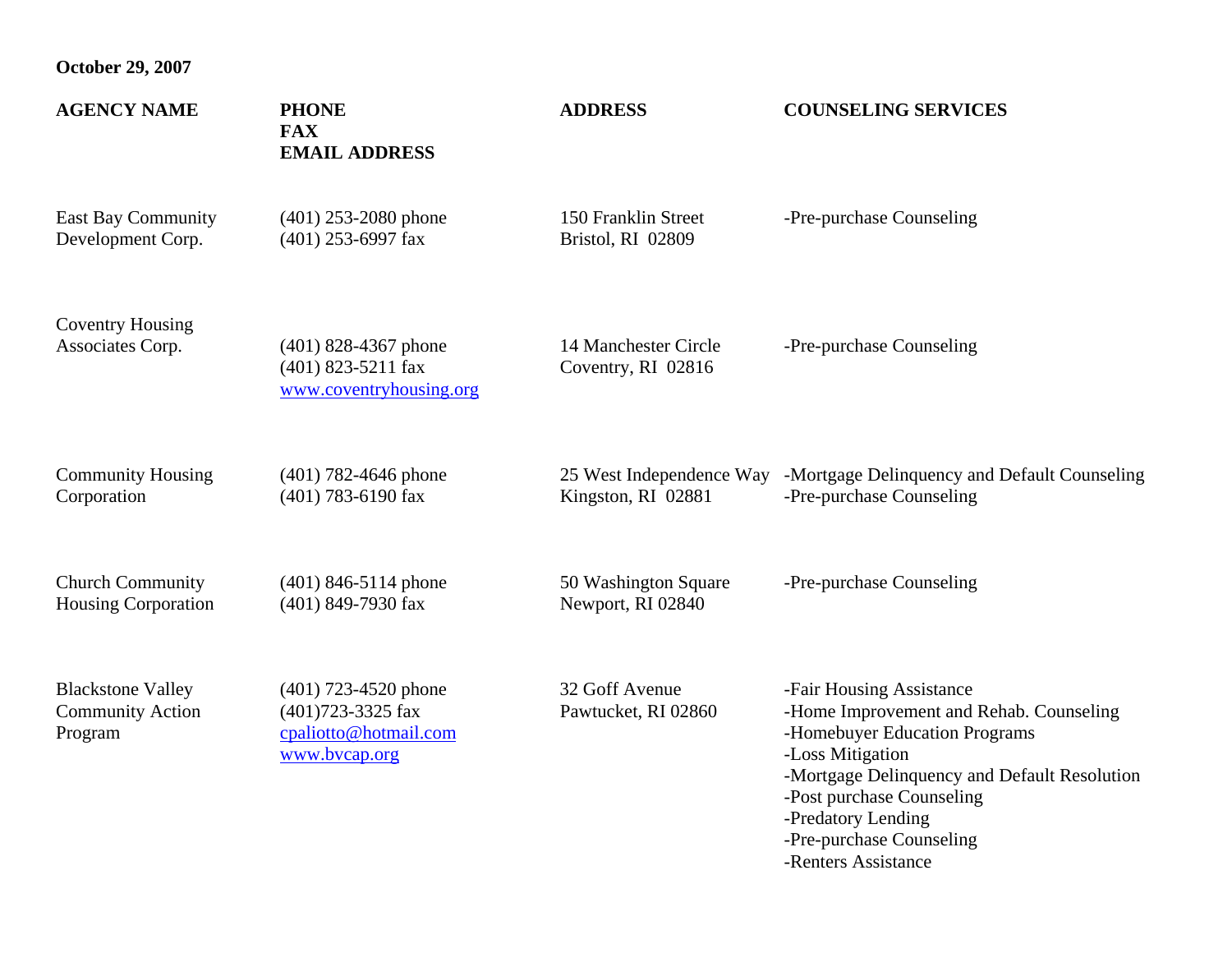| <b>AGENCY NAME</b>                  | <b>PHONE</b><br><b>FAX</b><br><b>EMAIL ADDRESS</b>                                                                  | <b>ADDRESS</b>                                         | <b>COUNSELING SERVICES</b>                                                                                                                                                                                                                                                  |
|-------------------------------------|---------------------------------------------------------------------------------------------------------------------|--------------------------------------------------------|-----------------------------------------------------------------------------------------------------------------------------------------------------------------------------------------------------------------------------------------------------------------------------|
| <b>ACORN Housing</b>                | $(401)$ 780-0509 phone<br>(888) 409-3557 toll free<br>(401) 780-0548 fax<br>www.acornhousing.org                    | 807 Broad Street<br>Suite 329<br>Providence, RI 02907  | -Home Equity Conversion Mortgage Counsel.<br>-Home Improvement and Rehab. Counseling<br>-Homebuyer Education Programs<br>-Loss Mitigation<br>-Mortgage Delinquency and Default Resolution<br>-Post Purchase Counseling<br>-Predatory Lending<br>-Pre-purchase Counseling    |
| <b>CCCS</b> Southern<br>New England | $(401)$ 468-7000 phone<br>(800) 208-2227 toll free<br>www.creditcounseling.org<br>Daniel.fenton@moneymanagement.org | 4 Richmond Square<br>Suite 350<br>Providence, RI 02906 | -Home Equity Conversion Mortgage Counsel.<br>-Homebuyer Education Programs<br>-Marketing and Outreach Initiatives<br>-Money Debt Management<br>-Mortgage Delinquency and Default Resolution<br>-Post purchase Counseling<br>-Pre-purchase Counseling<br>-Renters Assistance |
| <b>CCCS</b> Southern<br>New England | $(401)$ 468-7000 phone<br>(800) 308-2227 toll free<br>Brian.coyle@moneymanagement.org                               | 4 Richmond Square<br>Suite 350, Providence, RI 02906   | -Home Equity Conversion Mortgage Counsel.                                                                                                                                                                                                                                   |
| <b>Elmwood Foundation</b>           | $(401)$ 273-2330 phone<br>$(401)$ 274-3670 fax<br>nmunoz@elmwoodfoundation.org<br>www.elmwoodfoundation.org         | 693 Broad Street<br>Providence, RI 02907               | -Home Equity Conversion Mortgage Counsel<br>-Homebuyer Education Programs<br>-Mortgage Delinquency and Default Resolution<br>-Post purchase Counseling<br>-Predatory Lending                                                                                                |

-Pre-purchase Counseling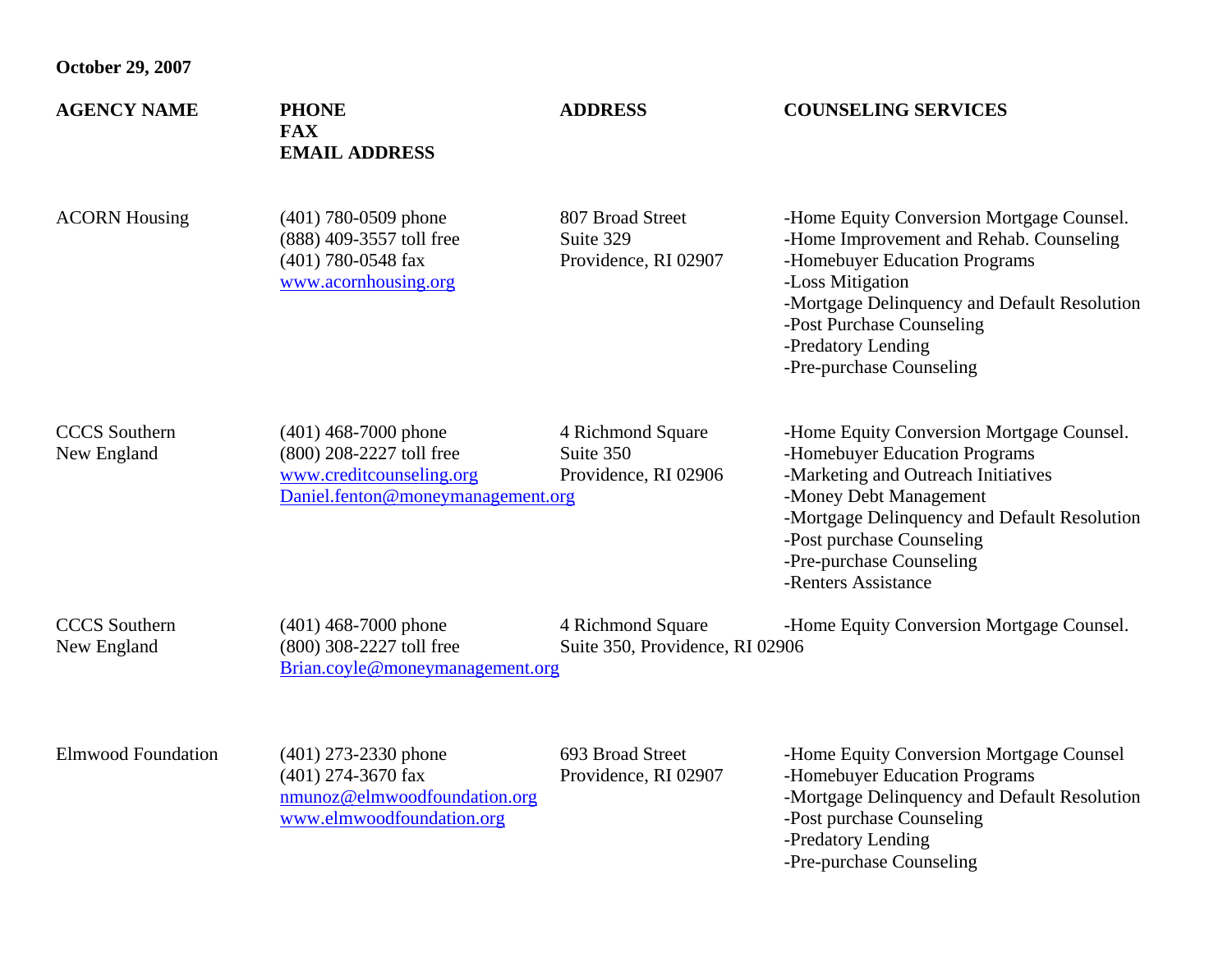| <b>AGENCY NAME</b>                                       | <b>PHONE</b><br><b>FAX</b><br><b>EMAIL ADDRESS</b>                             | <b>ADDRESS</b>                               | <b>COUNSELING SERVICES</b>                                                                                                                               |
|----------------------------------------------------------|--------------------------------------------------------------------------------|----------------------------------------------|----------------------------------------------------------------------------------------------------------------------------------------------------------|
| <b>Housing Development</b>                               | $(401)$ 270-7907 phone<br>$(401)$ 270-7908 fax<br>hdcne@aol.com                | 481 Charles Street<br>Providence, RI 02904   | -Mortgage Delinquency and Default Resolution Corporation<br>of the North<br>-Pre-purchase Counseling                                                     |
| <b>Olneyville Housing</b><br>Corporation                 | $(401)$ 351-8719 phone<br>$(401)$ 351-0019 fax<br>ndemunoz@olneyville.org      | 1 Curtis Street<br>Providence, RI 02909      | -Mortgage Delinquency and Default Resolution<br>-Pre-purchase Counseling                                                                                 |
| <b>Providence Preservation</b><br>Society Revolving Fund | $(401)$ 272-2760 phone<br>(401) 273-9190 fax<br>ppsrf@msn.com<br>www.ppsrf.org | 24 Meeting Street<br>Providence, RI 02903    | -Pre-purchase Counseling                                                                                                                                 |
| Rhode Island Housing                                     | $(401)$ 457-1234 phone<br>$(401)$ 457-1137 fax<br>www.rhodeislandhousing.org   | 44 Washington Street<br>Providence, RI 02903 | -Homebuyer Education Programs<br>-Loss Mitigation<br>-Mortgage Delinquency and Default Resolution<br>-Anti-Predatory Lending<br>-Pre-Purchase Counseling |
| Smith Hill CDC                                           | $(401)$ 521-0159 phone<br>$(401)$ 521-6348 fax                                 | 206 Smith Street<br>Providence, RI 02908     | -Mortgage Delinquency and Default Resolution<br>-Pre-purchase Counseling                                                                                 |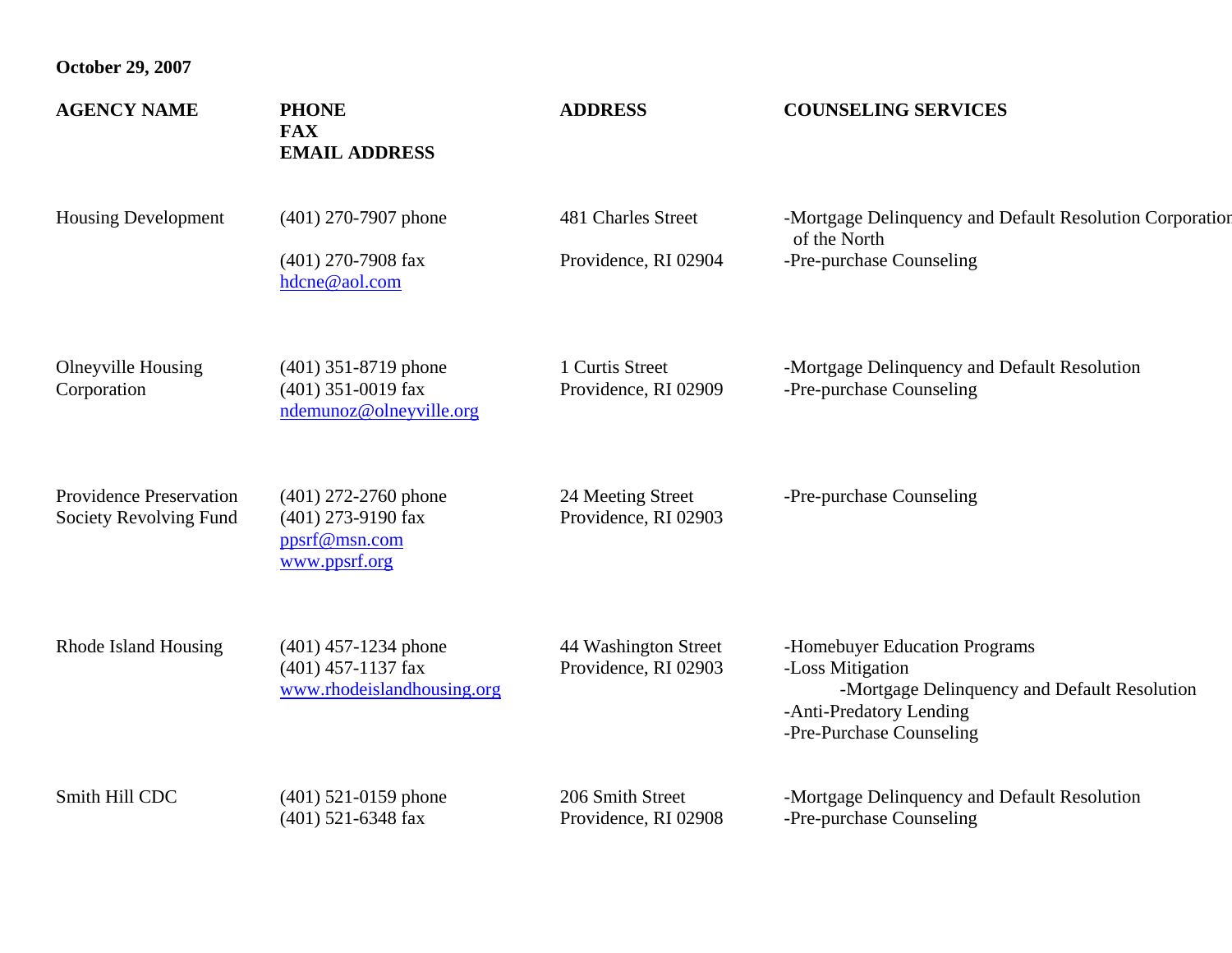| <b>AGENCY NAME</b>                                         | <b>PHONE</b><br><b>FAX</b><br><b>EMAIL ADDRESS</b>                                                           | <b>ADDRESS</b>                             | <b>COUNSELING SERVICES</b>                                                                                                                                                                                                                                                                                                                                            |
|------------------------------------------------------------|--------------------------------------------------------------------------------------------------------------|--------------------------------------------|-----------------------------------------------------------------------------------------------------------------------------------------------------------------------------------------------------------------------------------------------------------------------------------------------------------------------------------------------------------------------|
| <b>Stop Wasting</b><br><b>Abandoned Property</b><br>(SWAP) | $(401)$ 272-0526 phone<br>$(401)$ 272-5653 fax<br>nlambert@swapinc.org                                       | 439 Pine Street<br>Providence, RI 02907    | -Homebuyer Education<br>-Money Debt Management<br>-Mortgage Delinquency and Default Resolution<br>-Post purchase Counseling<br>-Pre-purchase Counseling<br>-Renters Assistance<br>-Services for the Homeless                                                                                                                                                          |
| The Housing Network                                        | $(401)$ 521-1461 phone<br>$(401)$ 521-1478 fax<br>channifan@housingnetworkri.org<br>www.housingnetworkri.org | 48 Nashua Street<br>Providence, RI 02904   | -Fair Housing Assistance<br>-Home Equity Conversion Mortgage Counsel.<br>-Home Improvement and Rehab. Counseling<br>-Homebuyer Education Programs<br>-Loss Mitigation<br>-Marketing and Outreach Initiatives<br>-Money Debt Management<br>-Mortgage Delinquency and Default Resolution<br>-Post purchase Counseling<br>-Predatory Lending<br>-Pre-purchase Counseling |
| The Urban League of RI                                     | $(401)$ 351-5000 phone<br>$(401)$ 454-1946 fax<br>www.ulri.org                                               | 246 Prairie Avenue<br>Providence, RI 02905 | -Fair Housing Assistance<br>-Homebuyer Education Programs<br>-Mortgage Delinquency and Default Resolution<br>-Predatory Lending<br>-Renters Assistance                                                                                                                                                                                                                |

-Services for the Homeless